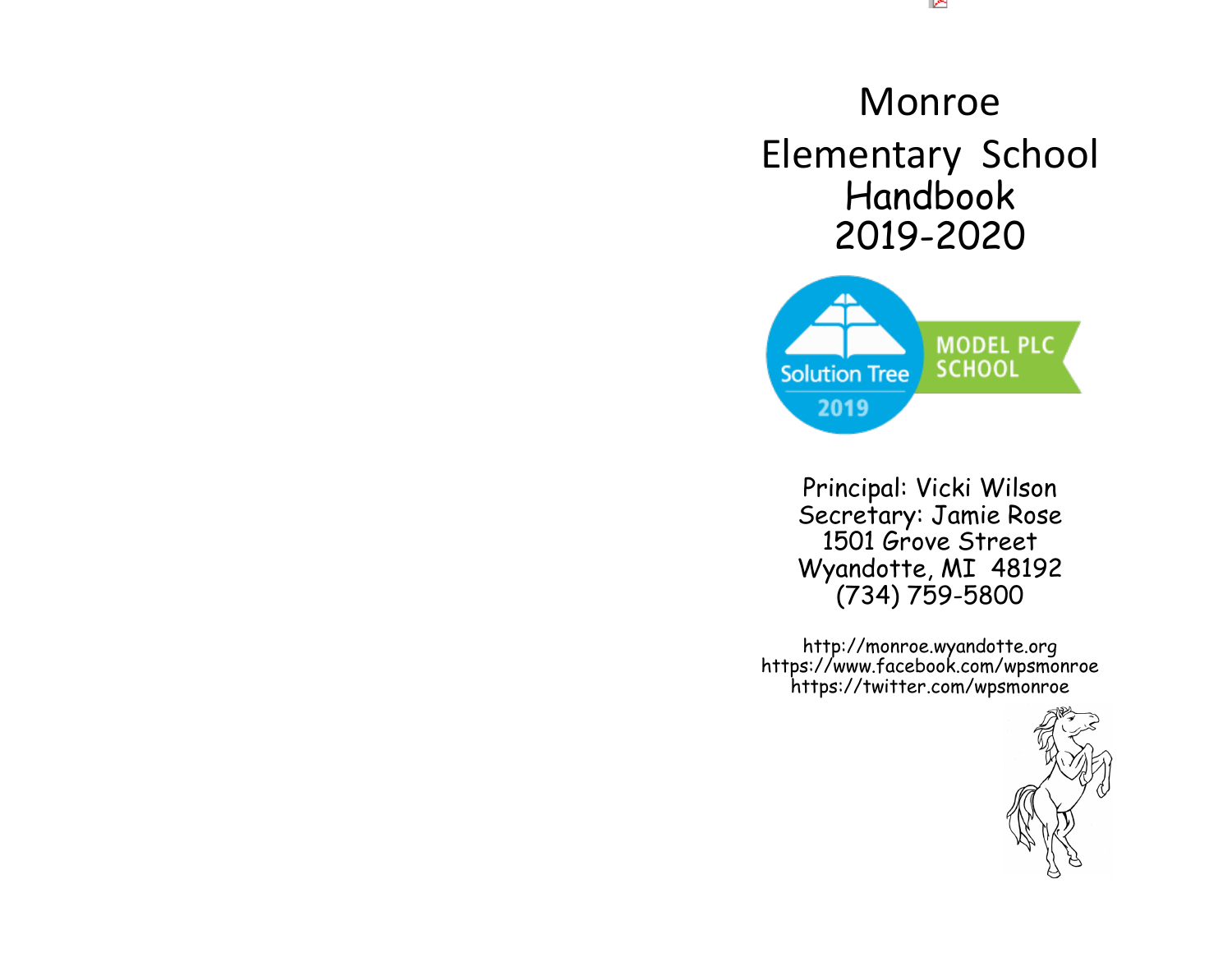### **Student Pledge**

Today, I will do my best to be my best. I will practice Responsibility. I will be Respectful. I will be Safe. I will show pride using Lifeskills.

A Monroe Mustang shares power with others making everyone stronger.

We have Grace.

We have Power.

We have Strength.



#### **Forward**

This student handbook was developed to answer many of the common questions parents may have during the school year and to provide specific information about policies and procedures. This handbook contains important information. Become familiar with this information and keep the handbook for future reference. If you have any questions that are not covered in the handbook, please contact the teacher or building principal.

All district policies and procedures can be found online at: www.wyandotte.org



#### **School Board Members**

Dana Browning, Theresa Crnkovich, Cindy Kinney, Robert Kirby, Stephanie Miello, Patrick Sutka, and Michael Swiecki

Superintendent..................................Dr. Catherine Cost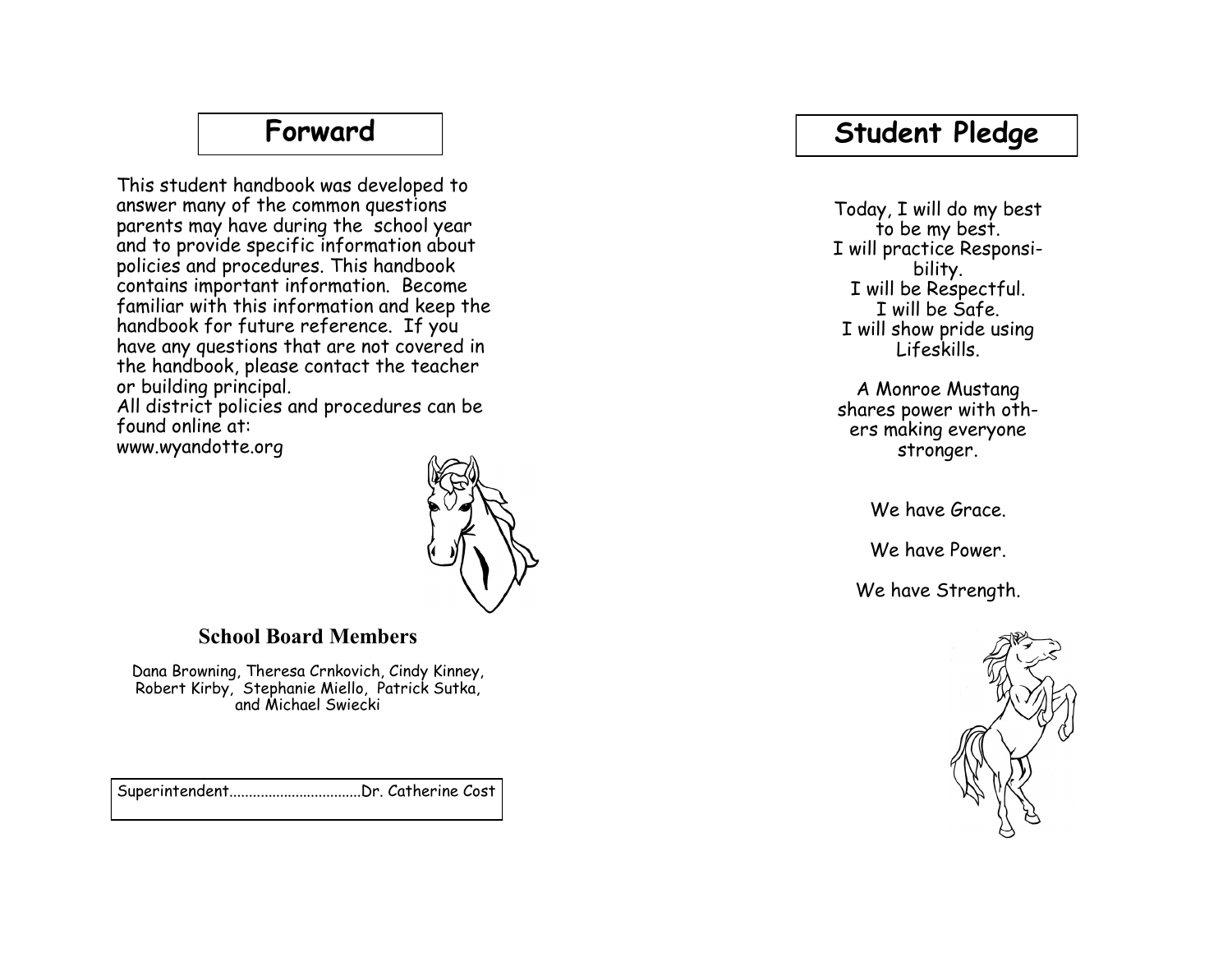#### **PBIS**

Providing a safe and productive learning environment for our students is extremely important to the staff at Washington. To accomplish this goal, we have implemented the PBIS Program. This program is designed to teach social and emotional skills, self -awareness, responsibility, and safety at school in a proactive and positive manner.

PBIS is a researched -based program that is a proven school support system that aids in the reduction of problematic behaviors. The key to this program is focusing on relationships and prevention of negative behaviors. Students are taught clearly defined behavioral expectations and will practice those expectations. Along, with clearly defined expectations with opportunities to celebrate our progress, problematic behaviors are quickly and constructively addressed. Discipline data is collected and shared with staff in order to understand the most common problem behaviors and locations so adjustments can be made.

We believe this program inspires students to do their best, making school a great place for every student!

#### **Parent Organizations**

#### Monroe Parent Club **MVPS**

(Monroe Valuable Parents and Staff) Meeting dates will be shared to all parents at the beginning of the year. All parents are welcome!

Parent Coordinator : Mrs. Sarah Schlorman LIKE Monroe Mustangs Parent Group on Facebook

# **Watch DOGS**

(Dads of Great Students) Dads and Father Figures of Monroe Students

Top Dog : Mr. Dan Sabo and Mr. John Hajnos LIKE Watch DOGS of Monroe Elementary on Facebook

\*\*\*\*\*\*\*\*\*\*\*\*\*\*\*\*\*\*\*\*\*\*\*\*\*\*\*\*\*\*\*\*\*\*\*

Current Number of Students: 375 Average Number of Students/class: 25

Special classes: Students attend art, library, computers, gym, and music.

Extra programs/services/opportunities: Title I, Reading and Math Support, PBIS (Positive Behavior Intervention Support), Safety Squad, and Leadership Buddies, Blessings in a Back Pack.

**Welcome to Monroe!**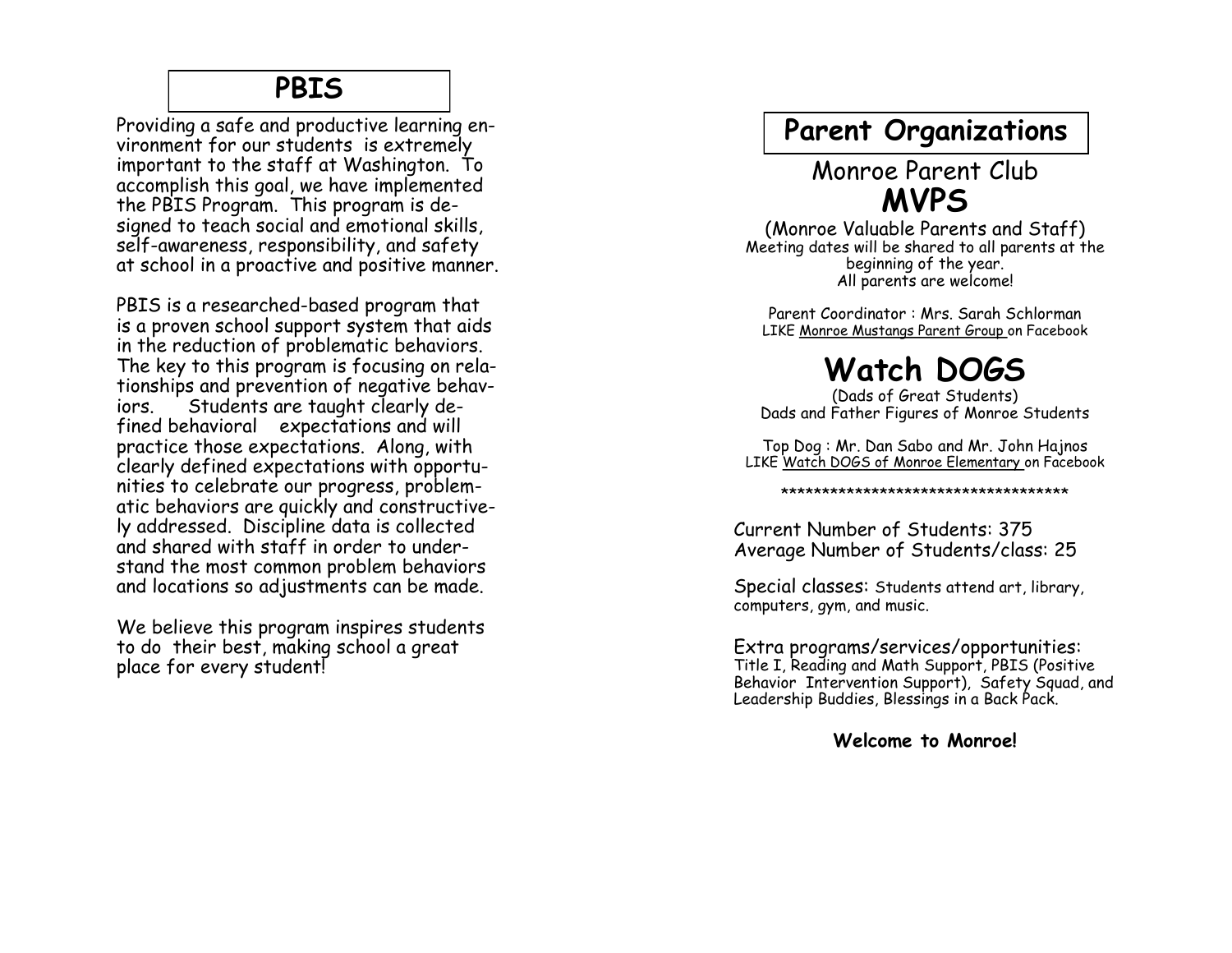#### **Vision**

**Our vision is of a school in which every student…**

Sets goals and is intrinsically driven to learn.

Has confidence to take risks and use mistakes as learning opportuni-

ties—displaying growth mindset.

Is a leader.

Masters collaboration practices and develops positive relationships while working in learning communities

Gains critical thinking skills with enthusiasm in order to be successful in a an ever-changing society.

## **Mission**

The Monroe Elementary School community will take collective responsibility to ensure that students learn and grow with a continual effort toward higher achievements

# **Commitments**

- We will work as a PLC (Professional Learning Community) to discuss and apply research about learning.
- We will collaborate about student data and essential learning outcomes to drive whole group instruction, small group instruction, and intervention/ enrichment opportunities.
- We will model, teach, and reinforce a Growth Mindset with our students and ourselves.

We will guide and expect positive interpersonal and leadership skills.

We will challenge students through higher level questioning and deep thinking skills.

## **Goals**

[All students will increase their Math proficiency.](http://www.advanc-ed.org/assist/s/goal/view?id=116054)

All student will increase their Reading proficiency—in Language Arts, Science and Social Studies.

[All students will increase their Writing proficiency.](http://www.advanc-ed.org/assist/s/goal/view?id=122240)

Improve School Climate.

## **Title I**

Our school is school-wide Title I school, which means we receive federal funds due to the percentage of students that receive subsidized meals (free/reduced lunch). Title I funds are used at the school level to best meet the needs of ALL students and is divided up into several large categories, including staff development, to help improve instruction of teachers, parenting to help meet the needs of our communities through collaboration and support, and necessary supplies to be successful.

In order to make sure that the educational needs of our children are met, we feel it is very important that our teachers, parents, and community members participate in the children's learning process. Our school offers many events and activities that involve parents so you can become active in your child's education and assist them at home. All parents and community members are encouraged to participate in these activities and also by attending parents meetings or even just sharing your opinions and concerns. We want ALL parents to have a voice.

Please feel free to visit our school website and view our Title I Parent Plan along with other communication letters and newsletters that will get you better acquainted and involved with our school.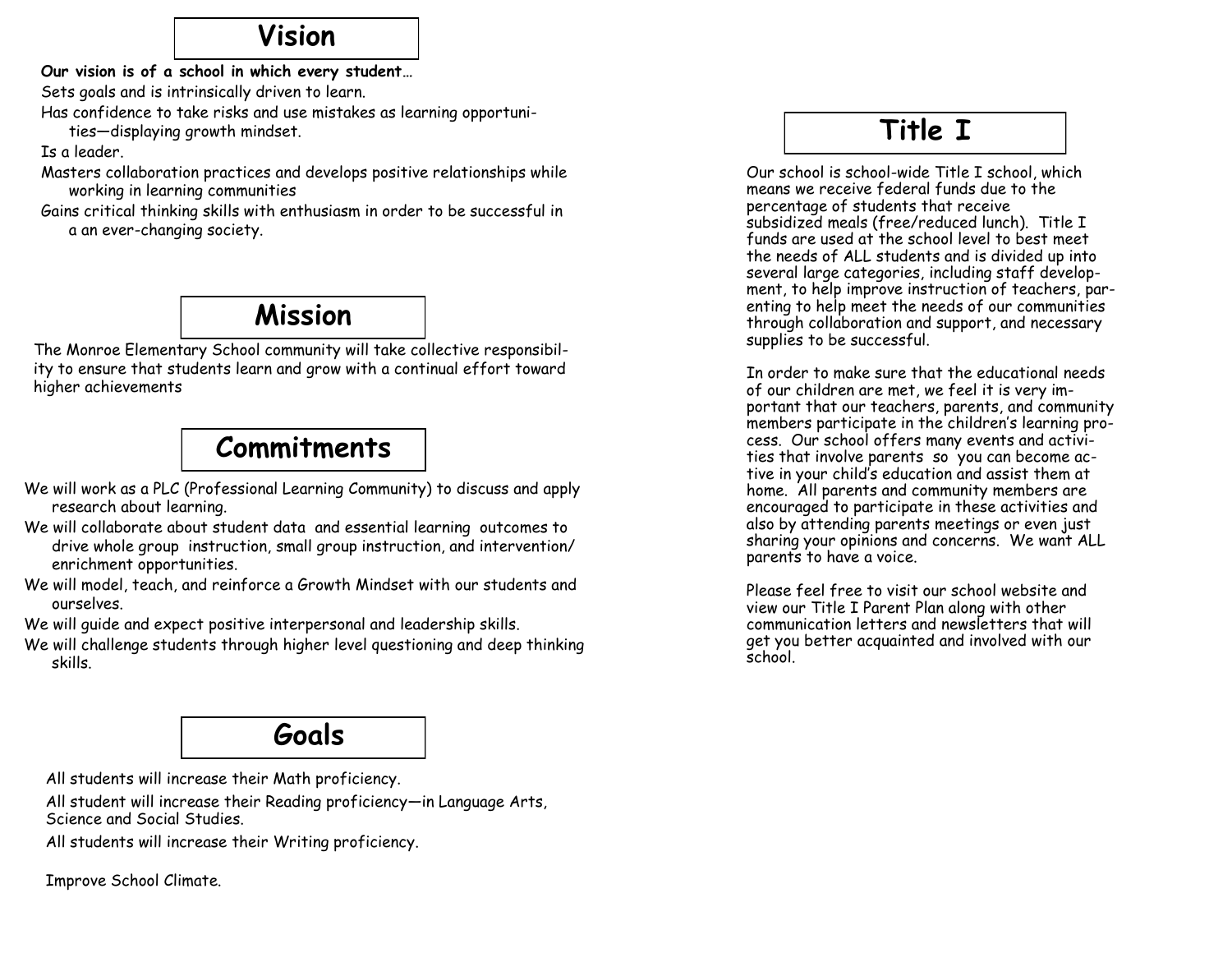### **Student Progress**

Our school will be issuing standard based report cards for grades K-5. The standard based report card is designed to provide parents specific information in the most critical standards that their child will learn throughout the school year. The report cards will be sent home three times during the school year.

## **Communication**

Communication between the school and parents and guardians will be done by emails, phone calls, monthly newsletters, and parent calendars, parent/ teacher conferences, notices, flyers, and the marquee in front of the school.

### **Parent Connect**

Parent Connect will be available to our Elementary families again this year. This program will allow parents the ability to view their child's attendance and meal account totals electronically.

## **School Hours**

- First bell rings at 8:00am
- Students are expected to be in class at 8:00am
- Students should arrive no earlier than 7:30 am unless attending before school care or breakfast.
- Half Day dismissal 11:43am
- Dismissal 3:00pm
- Students must be picked up by 3:05pm

## **Before/After School Care**

Please contact the following organizations if you are in need of before or afterschool care:

- YMCA of Southgate: (734) 282-9622 (onsite)
- Salvation Army: (734) 282-0930 (bussing provided)

## **Entrance Procedure**

Main Entrance on Grove \_\_\_\_\_\_\_\_\_\_\_\_\_\_\_\_\_\_\_\_\_\_\_\_Grades 3-5<br>14<sup>th</sup> Street Fast facing Entrance (near Grove) Grade 2 14<sup>th</sup> Street East facing Entrance (near Grove)

14th Street Entrance near Playground\_\_\_\_\_\_\_ Young 5s and Grade 1

Kindergarten Door—back of school by courtyard\_\_ Kindergarten

Students line up as a class at their designated entrance door. This is unsupervised time, parents of young children, please stay with your child.

Classroom teachers will come outside to greet parents and students and then walk the students into class together.

### **Dismissal Procedure**

 At DISMISSAL each day the classroom teachers will walk their students to the following doors.

Students will dismiss from the same door as their entrance door.

Teachers will walk the students outside together everyday. Siblings may walk outside to their siblings dismissal door. There will be staff presence outside during dismissal time to ensure the safety of our children.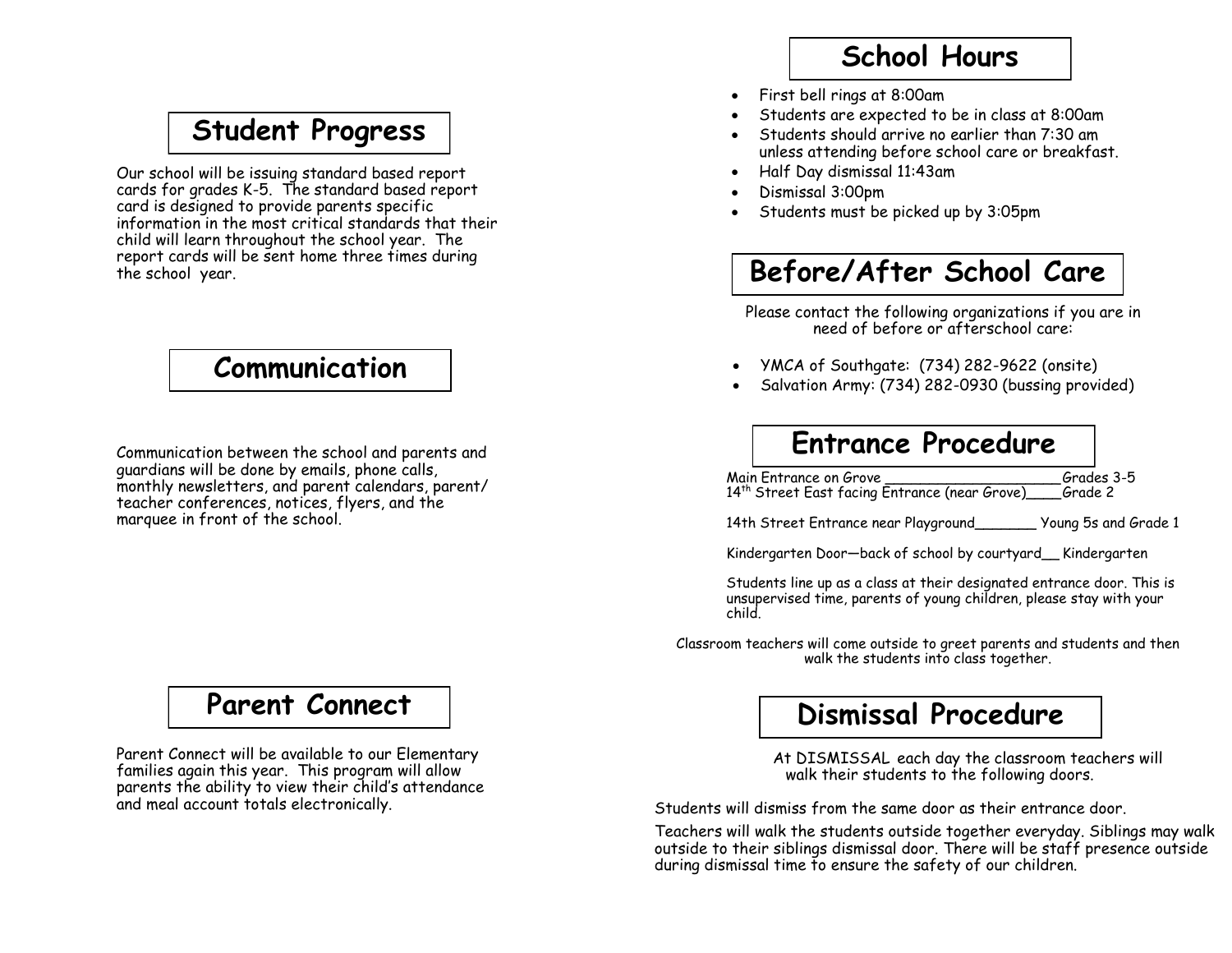### **Monroe Staff**

| <b>Young Fives</b><br>Jennifer ThurmanTeacher                                                    |
|--------------------------------------------------------------------------------------------------|
| Kindergarten<br>Jessica PettitTeacher                                                            |
| <b>First Grade</b><br>Devin Ezell (Sura) Teacher<br>Morgan GoffTeacher<br>Courtney PotterTeacher |
| Second Grade<br>Tiffany Dean Teacher<br>Darlene Wisniewski Teacher                               |
| <b>Third Grade</b><br>Julie MacKenzie Teacher                                                    |
| <b>Fourth Grade</b><br>Karen GolemaTeacher<br>Megan Rakoczy Teacher                              |
| Fifth Grade<br>Karen CullenTeacher<br>Bethany YancuraTeacher                                     |
|                                                                                                  |

### **Outdoor Recess and Line -up**

We know that fresh air and active movement is good for the brain therefore the students will be outside at each morning and lunchtime opportunity within these guidelines. Please send your child to school each day dressed warmly: winter coat, hat, mittens/gloves, and boots throughout the winter months.

**Morning line up will be outside when the temperature is 32 degrees or above.** 

**Lunch recess will be outside when the temperature is 20 degrees or above.**

#### **Bikes**

Students riding bikes to school are to follow the basic local ordinances governing their use. All bicycles should be parked in the bicycle rack. The school is not responsible for lost, stolen, or damaged bikes. Bikes should be properly parked and locked, and can never be brought into the building.

Bicycle helmets are encouraged.

## **Emergency Drills**

The school complies with all safety laws and will conduct fire drills in accordance with State Laws. Tornado Drills will be conducted during the tornado season using the procedures provided by the State of Michigan. Lock -down Drills and AED Drills will be conducted during the school year in accordance with State Laws. Drills may occur without prior notification given to parents, staff, and/or students.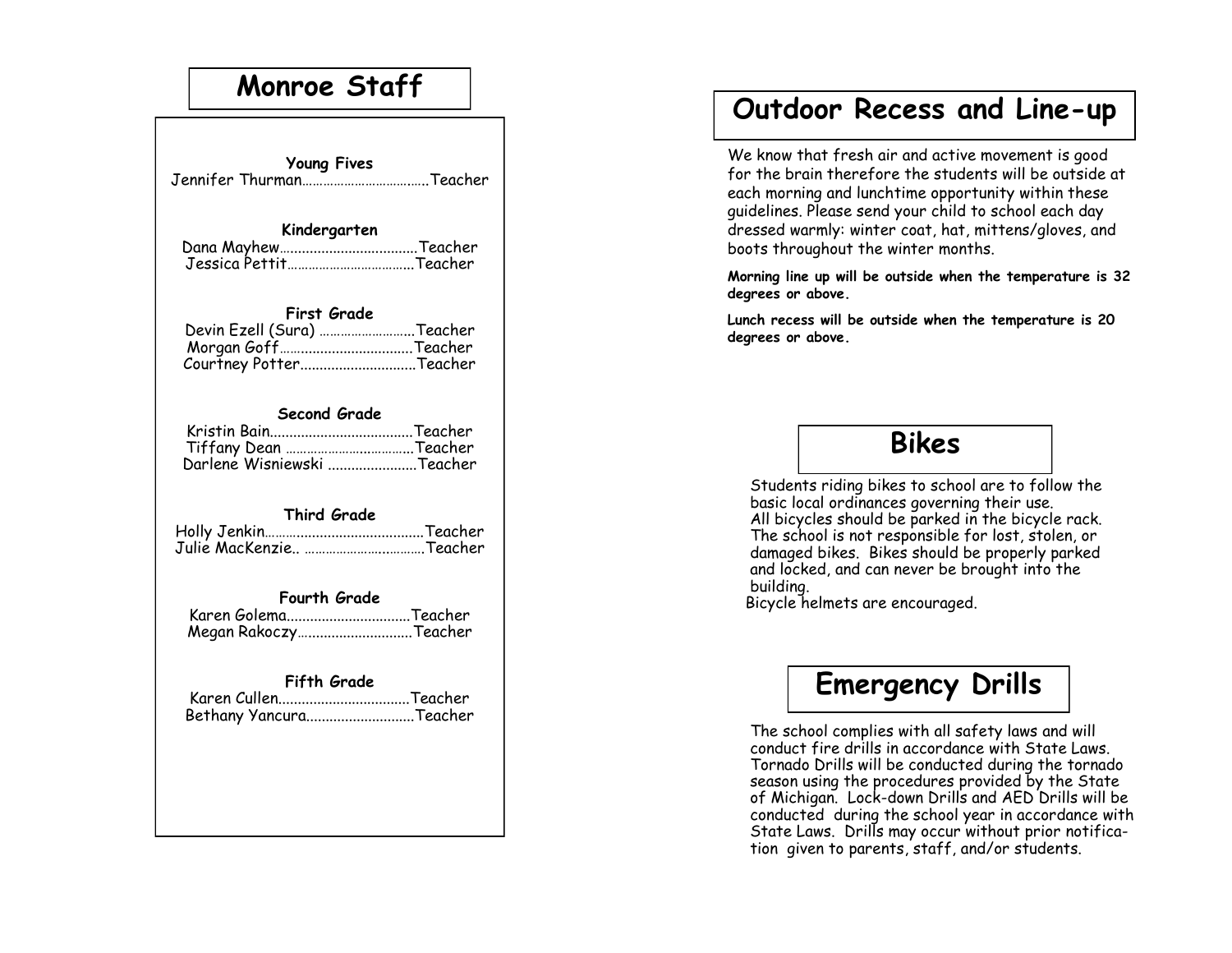### **Use of telephones**

 Please feel free to call the office any time during the day to leave a message for a staff member, who will make every attempt to return your call as promptly as possible.

Calling the office to send messages to your child should be kept to a minimum (near emergency situations only). Please make every effort to remind your children of any special after -school arrangements – before they leave home. It is best in these cases to write a note to your child and/or teacher.

Office telephones are not to be used for personal calls.

Cell phones are not recommended; however, if students need to bring a cell phone to school, it **MUST BE TURNED OFF.** It may not be seen or heard or it will be taken away until a parent comes and picks it up from the office.

#### **Lost and Found**

Coats, sweaters, boots, lunch boxes, and other assorted items that are left at school by students will be placed in the Lost and Found.

Please put your child 's name on all personal property. Encourage your son or daughter to check the Lost and Found to look for misplaced items.

Unclaimed items will be given to charity.

#### **Special Education Resource Room** Nichole Payne.........................Teacher Consultant

| Courtney JerrellResource Teacher |
|----------------------------------|
|                                  |

#### **Special Area Teachers**

#### **Family Services**

Melissa Mohlman…………………..Social Worker Leah Followell……………..School Psychologist

#### **Instructional Aides**

| Heather BrownReading Support   |
|--------------------------------|
| Tammy Vallade Student Support  |
|                                |
| Ben Zilka  Young Fives Support |

**Maintenance** 

Veronica Harris…..............Building Engineer

#### **Lunch and Recess Coaches**

Jenny Anderson Laura Bogart Sarah Schlorman Beth Simmons Nicole Snell Barb Younglove

Mary Nevin Rochelle Quillen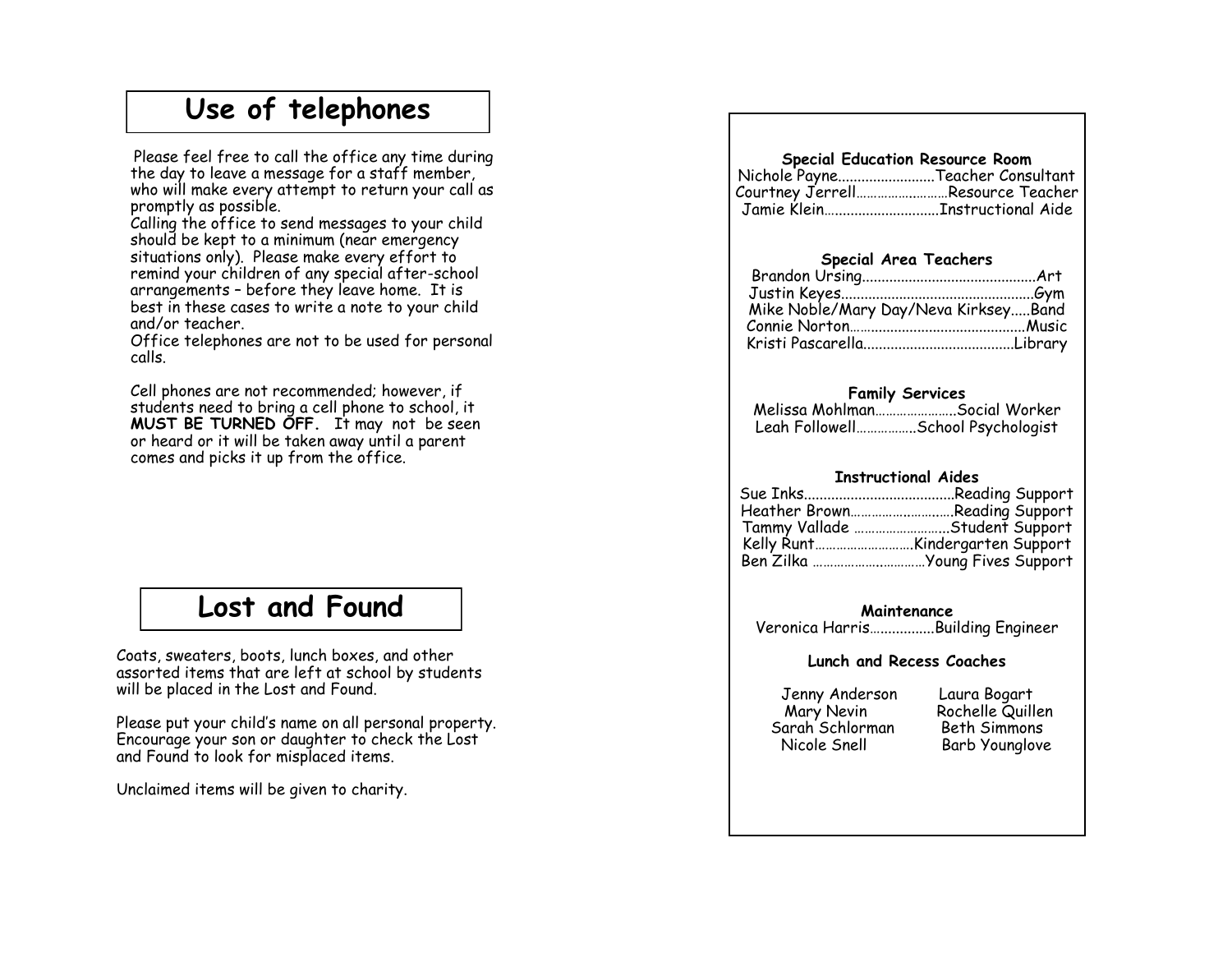### **Drop and Drive**

You will find one Drop and Drive zone painted on Grove Street and two zones on  $14<sup>th</sup>$  street at each entrance area. The Drop and Drive Zone will be strictly enforced from 7:35- 8:15am. **Please do not park or wait in those zones. You will be ticketed**.

For your child's safety, we have adult patrollers at the Drop and Drive Zones, as well as our student safeties stationed at each of the entrance doors. Street parking will be allowed outside of the painted zones should you need to enter the building or wait in your vehicle with your child. When using the Drop and Drive, please instruct your child to walk to the student entrance area and wait in their designated line until the 8:05am bell. Classroom teachers will meet the students and walk them to the classroom at 8:05am.

Since Drop and Drive is not utilized in the afternoon, you may park in the Drop and Drive zones on 14<sup>th</sup> street and wait in your vehicle for your child to exit the building without concern for being ticketed. **We need the Grove street bus zone to remain clear for dismissal. Parking in the bus zone will result in a ticket.** If you need to leave your vehicle, however, you should park on the street outside of the marked Drop and Drive zone area.

#### **Playground**

The school playground is closed to all students and the public from 7:45-8:15 am and 2:30—3:30 pm. This will allow the children to be arrive dismissed safely. We do not have any adult supervision during this time.

## **Emergency Closings**

- If the school must be closed because of inclement weather, or other conditions, the school will notify the major radio and television stations (channels 2, 4, and 7), post the closing on the school's Facebook page, through a Remind text, and district automated calls will go out.
- Parents and students are responsible for knowing about emergency closings.

## **Student Dress**

- While fashion changes, the reason for being in school does not. Students are in school to learn. Any fashion (dress, accessory, or hairstyle) that disrupts the educational process or presents a safety risk will not be permitted.
- Apparel should be appropriate for the daily school routine.
- The following factors should be considered in determining a student's dress and grooming:
	- \*Cleanliness and other aspects of personal hygiene
	- \*Make-up is strongly discouraged

## **Weapons / Toy Weapons**

Weapons, including look-alike or toy weapons, are not allowed on school property at any time. Students in possession of any kind of a weapon including a pocket knife of any length, B-B guns, look-alike guns, toy weapons, etc. will be subject to serious discipline that may include Suspension or Expulsion.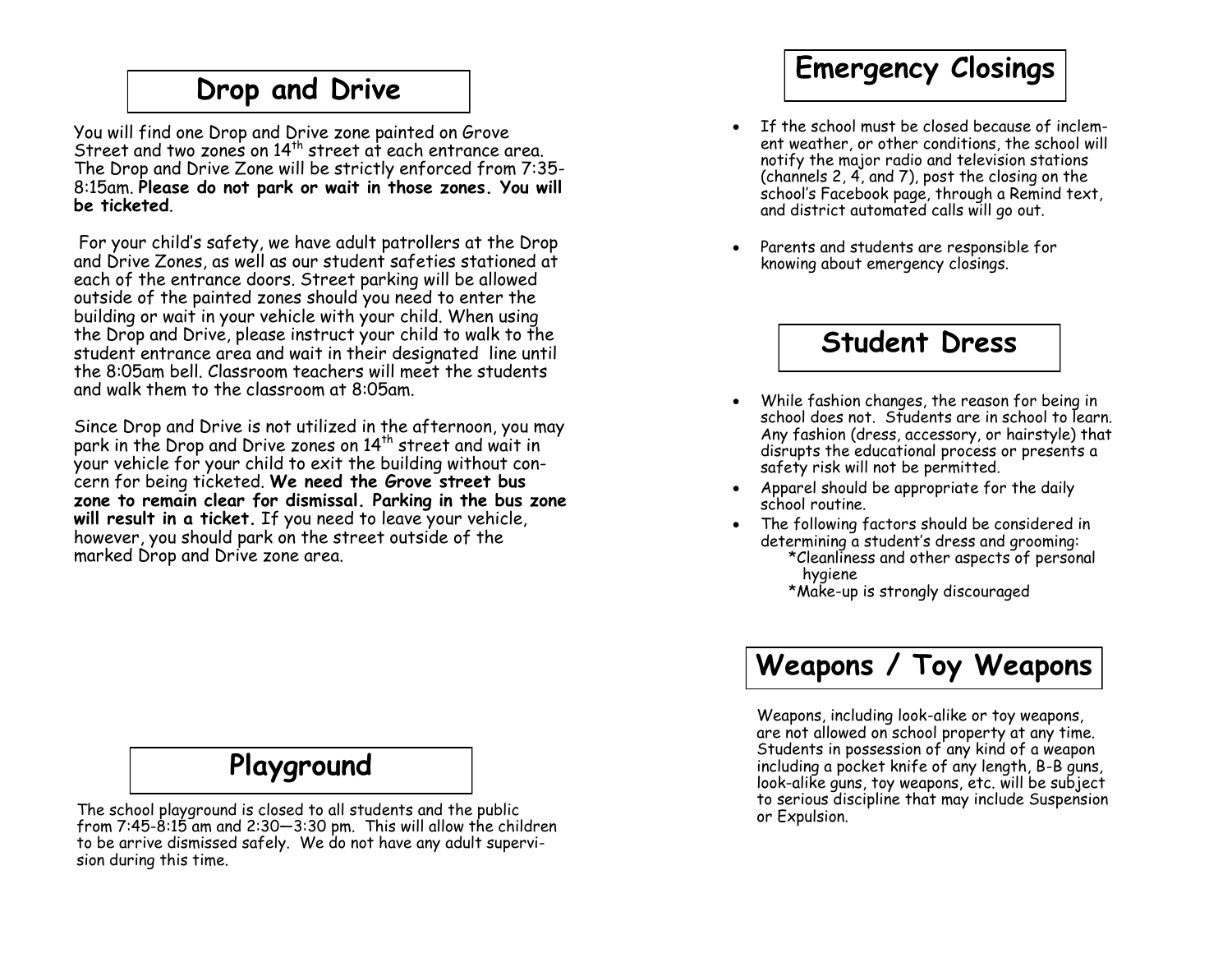## **Student Early Release**

- Students will only be released to those persons listed on emergency form in the office.
- If you are picking up your child during the school day, you must sign him or her out in the office. The secretary will call the classroom for your child. Your child must meet you in the school office where he or she will be released.
- Identification is mandatory.

#### **Visits**

- Visitors, particularly parents, are welcome at the school. Please plan your visit with you child 's teacher ahead of time. There are many opportunities to volunteer throughout the year. Please help us protect learning time for the children by scheduling these visits ahead of time at a time the teacher can support.
- In order to properly monitor the safety of the students and staff, each visitor must report to the office upon entering the building to sign in and receive a pass.
- Any visitor found in the building without a pass shall be asked to return to the office.
- If a person wishes to speak with a member of the staff, he/she should call for an appointment prior to coming to the school, in order to schedule a mutually convenient time.

### **Student Fines and Fees**

 Students using school property and equipment can be fined for excessive wear and abuse of the property and equipment.

The fine will be used to pay for the damage.

### **Attendance**

Regular attendance and punctuality in school gives students the best chance of benefiting from the instructional program. Experiences missed because of absences cannot be made up adequately. It is the intent of the school to enforce the following rules and regulations for attendance:

- Parents are asked to call the school when their child is absent: (759 -5801)
- If your child is going to be late and needs a hot lunch, you must call the office by 8:30 to have one ordered. If not done, a parent must bring a bag lunch back to the school for the child.
- Attendance is reviewed regularly by staff. Parents will be notified by the classroom teacher and/or principalwhen the student has reached an excessive amount of tardies or absences. In the case excessive tardies and/ or absences does not improve and there are greater than 15 absences and/or tardies, the district attendance officer will be notified and the parent/guardian may be prosecuted.
- Please bring medical documentation for all sick absences to the office.
- Please try to plan family vacations during school breaks to avoid excess absences.
- Student absences are reported to parents on Parent Connect, report cards, and by request.